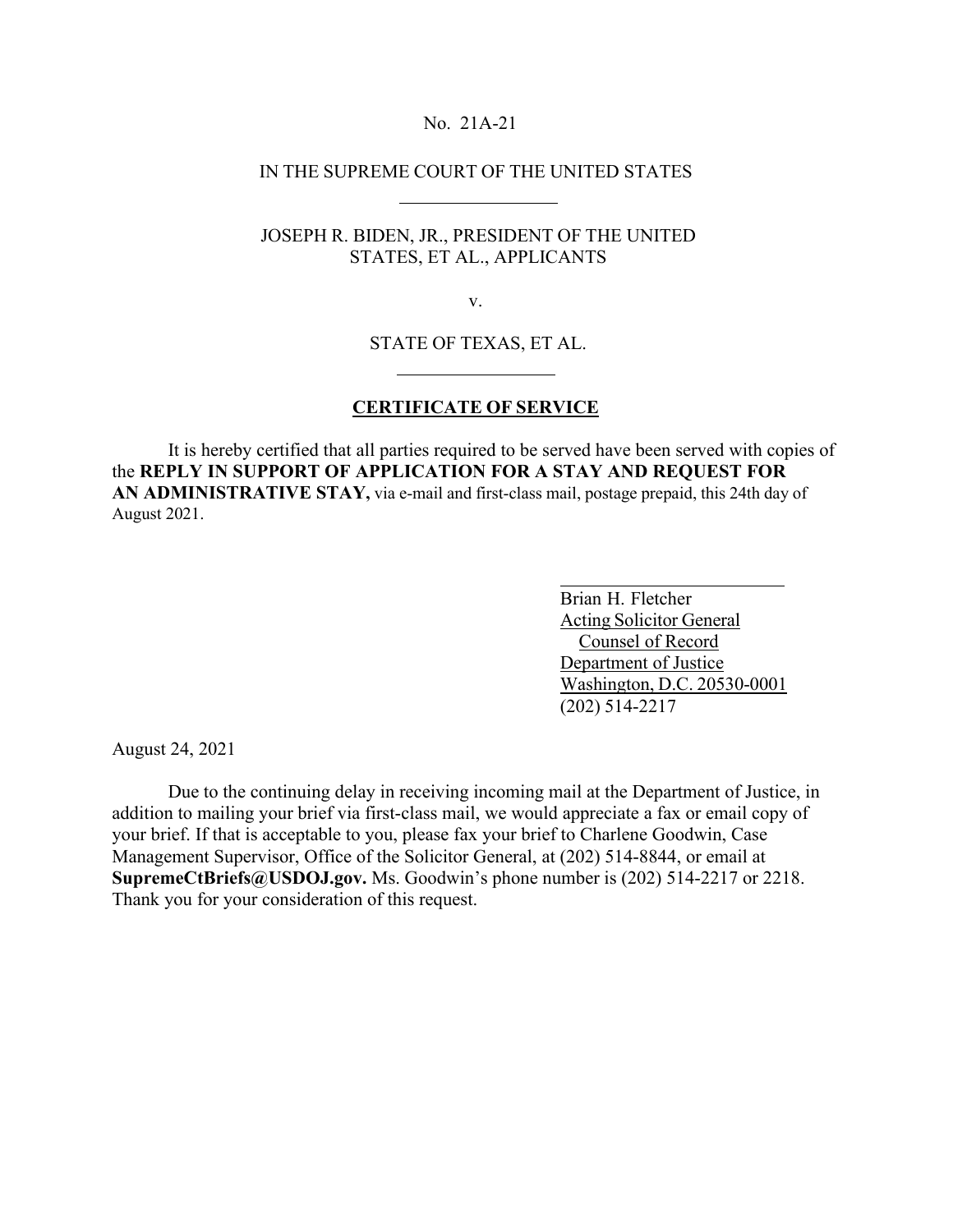21A-

BIDEN, ET AL. V. STATE OF TEXAS, ET AL.

JUDD EDWARD STONE, II OFFICE OF THE ATTORNEY GENERAL OFFICE OF THE SOLICITOR GENERAL 209 W. 14TH STREET AUSTIN, TX 78701 512-936-1700 [JUDD.STONE@OAG.TEXAS.GOV](mailto:JUDD.STONE@OAG.TEXAS.GOV)

LANORA CHRISTINE PETTIT OFFIC OF THE ATTORNEY GENERAL OFFICE OF THE SOLICITOR GENERAL P.O. BOX 12548 (MC 059) AUSTIN, TX 78711-2548 512-936-1700 [LANORA.PETTIT@OAG.TEXAS.GOV](mailto:LANORA.PETTIT@OAG.TEXAS.GOV)

WILLIAM THOMAS THOMPSON ASSISTANT GENERAL COUNSEL ATTORNEY GENERAL OF TEXAS OFFICE OF SPECIAL LITIGATION P.O. BOX 12548 (MC 009) AUSTIN, TX 78711-2548 512-936-2567 [WILL.THOMPSON@OAG.TEXAS.GOV](mailto:WILL.THOMPSON@OAG.TEXAS.GOV)

JESUS ARMANDO OSETE OFFICE OF THE ATTORNEY GENERAL FOR THE STATE OF MISSOURI 207 W. HIGH STREET JEFFERSON CITY, MO 65101-0000 573-645-2763 [JESUS.OSETE@AGO.MO.GOV](mailto:JESUS.OSETE@AGO.MO.GOV)